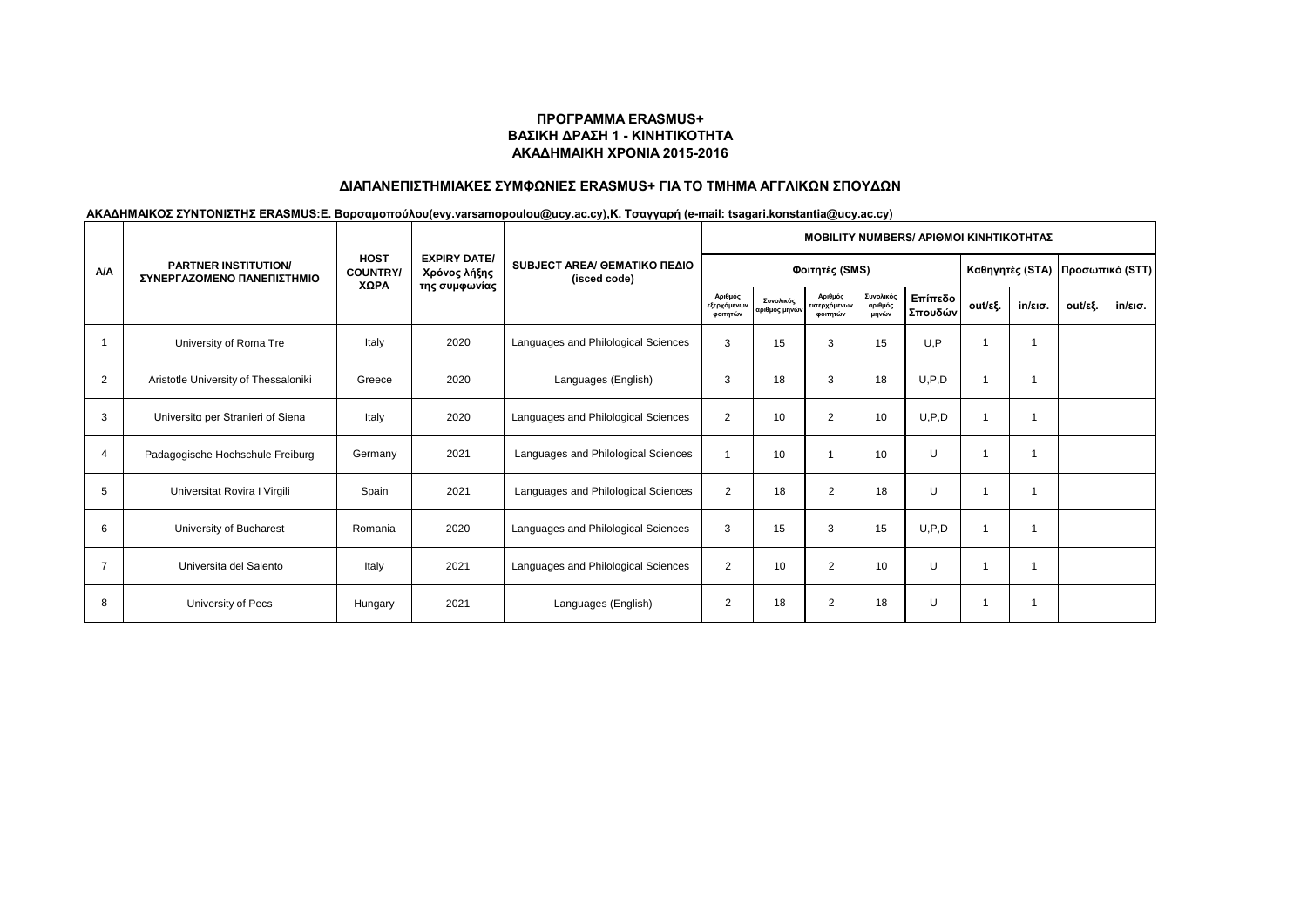# **ΔΙΑΠΑΝΕΠΙΣΤΗΜΙΑΚΕΣ ΣΥΜΦΩΝΙΕΣ ERASMUS+ ΓΙΑ ΤΟ ΤΜΗΜΑ ΑΓΓΛΙΚΩΝ ΣΠΟΥΔΩΝ**

|            | <b>PARTNER INSTITUTION/</b><br>ΣΥΝΕΡΓΑΖΟΜΕΝΟ ΠΑΝΕΠΙΣΤΗΜΙΟ | <b>HOST</b><br><b>COUNTRY/</b> |                                                      |                                                 | <b>ΜΟΒΙLITY NUMBERS/ ΑΡΙΘΜΟΙ ΚΙΝΗΤΙΚΟΤΗΤΑΣ</b> |                           |                                     |                               |                    |                             |                                                  |         |         |  |  |
|------------|-----------------------------------------------------------|--------------------------------|------------------------------------------------------|-------------------------------------------------|------------------------------------------------|---------------------------|-------------------------------------|-------------------------------|--------------------|-----------------------------|--------------------------------------------------|---------|---------|--|--|
| <b>A/A</b> |                                                           |                                | <b>EXPIRY DATE/</b><br>Χρόνος λήξης<br>της συμφωνίας | SUBJECT AREA/ GEMATIKO ΠΕΔΙΟ<br>(isced code)    |                                                | Φοιτητές (SMS)            | Καθηγητές (STA)                     |                               | Προσωπικό (STT)    |                             |                                                  |         |         |  |  |
|            |                                                           | ΧΩΡΑ                           |                                                      |                                                 | Αριθμός<br>εξερχόμενων<br>φοιτητών             | Συνολικός<br>ιριθμός μηνώ | Αριθμός<br>εισερχόμενων<br>φοιτητών | Συνολικός<br>αριθμός<br>μηνών | Επίπεδο<br>Σπουδών | out/εξ.                     | $in/\epsilon$ ισ.                                | out/εξ. | in/εισ. |  |  |
| 9          | Universidad del Pais Vasco                                | Spain                          | 2020                                                 | Languages and Philological Sciences             | 2                                              | 20                        | $\overline{2}$                      | 20                            | U                  | $\overline{1}$              | $\overline{1}$                                   |         |         |  |  |
| 10         | University of Limerick                                    | Ireland                        | 2020                                                 | Modern EC Languages                             | 5                                              | 20                        | 5                                   | 20                            | U                  | $\overline{1}$              | $\mathbf{1}$                                     |         |         |  |  |
| 11         | Uniwersytet Warminsko-Mazurski W<br>Olsztynie             | Poland                         | 2021                                                 | Languages and Philological Sciences             | $\overline{1}$                                 | 5                         | 2                                   | 10                            | U<br>Þ             |                             | 1                                                |         |         |  |  |
| 12         | <b>Tallinn University</b>                                 | Estonia                        | 2021                                                 | Languages and Philological Sciences             | $\overline{2}$                                 | 18                        | 2                                   | 18                            | U,P                | $\overline{1}$              | $\mathbf 1$                                      |         |         |  |  |
| 13         | Universidad de Granada                                    | Spain                          | 2015-2021                                            | Languages and Philological Sciences             | $\mathbf{1}$                                   | 10                        | $\mathbf{1}$                        | 9                             | U                  | $\mathbf{1}$                | 1                                                |         |         |  |  |
| 14         | <b>Universitat Konstanz</b>                               | Germany                        | 2016                                                 | Languages and Philological Sciences             | $\overline{2}$                                 | 20                        | 2                                   | 20                            | U.P.D              | mutual<br>underst<br>anding | tbc upon tbc upon<br>mutual<br>underst<br>anding |         |         |  |  |
| 15         | University of Tampere                                     | Finland                        | 2017                                                 | Literature and Linguistics (English<br>Studies) | $\overline{2}$                                 | 10                        | $\overline{2}$                      | 10                            | U                  | $\overline{1}$              | $\overline{1}$                                   |         |         |  |  |
| 16         | University of Porto                                       | Portugal                       | 2020                                                 | Languages and Philological Sciences             | $\overline{2}$                                 | 10                        | 2                                   | 10                            | U                  | $\overline{1}$              | $\mathbf 1$                                      |         |         |  |  |
| 17         | Universitat de Barcelona                                  | Spain                          | 2021                                                 | Languages and Philological Sciences             | $\mathbf{1}$                                   | 10 <sup>1</sup>           | $\mathbf{1}$                        | 10                            | U                  | 1                           | $\mathbf 1$                                      |         |         |  |  |
| 18         | University of Essex                                       | UK                             | 2016                                                 | Languages and Philological Sciences             | $\overline{2}$                                 | 20                        | 2                                   | 20                            | U                  | $\mathbf{1}$                | $\mathbf 1$                                      |         |         |  |  |
| 19         | Pedagogical University of Cracow                          | Poland                         | 2021                                                 | Languages (English Studies)                     | $\overline{2}$                                 | 10                        | 2                                   | 10                            | U, P               | $\overline{1}$              | $\overline{1}$                                   |         |         |  |  |
| 20         | Universidad de Castilla-La Mancha                         | Spain                          | 2020                                                 | Language and Philolgical Sciences               | 3                                              | 18                        | $\overline{2}$                      | 18                            | U                  |                             | -1                                               |         |         |  |  |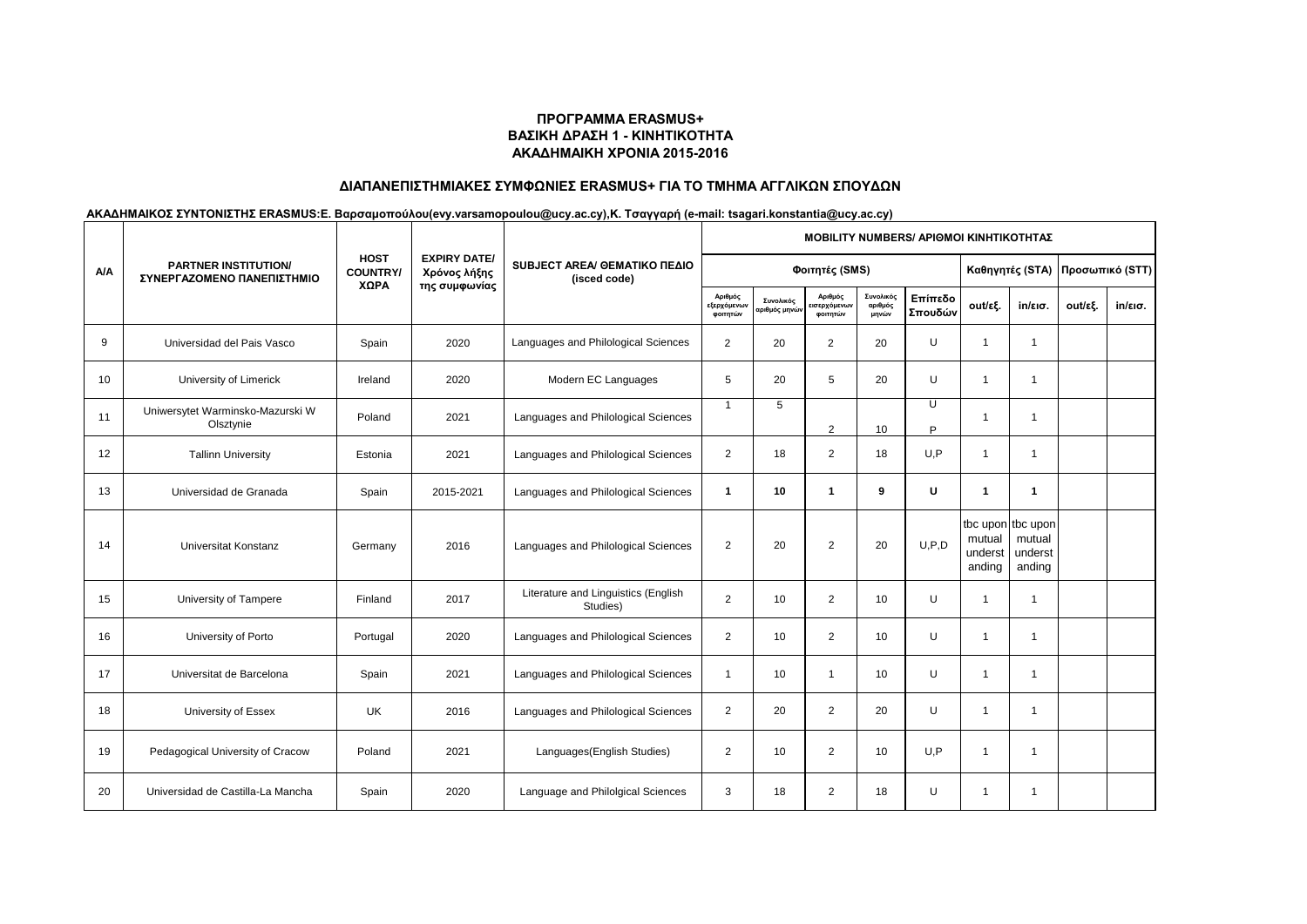# **ΔΙΑΠΑΝΕΠΙΣΤΗΜΙΑΚΕΣ ΣΥΜΦΩΝΙΕΣ ERASMUS+ ΓΙΑ ΤΟ ΤΜΗΜΑ ΑΓΓΛΙΚΩΝ ΣΠΟΥΔΩΝ**

|            | <b>PARTNER INSTITUTION/</b><br>ΣΥΝΕΡΓΑΖΟΜΕΝΟ ΠΑΝΕΠΙΣΤΗΜΙΟ | <b>HOST</b><br><b>COUNTRY/</b> |                                                      |                                              | <b>ΜΟΒΙLITY NUMBERS/ ΑΡΙΘΜΟΙ ΚΙΝΗΤΙΚΟΤΗΤΑΣ</b> |                           |                                    |                               |                    |                         |                   |         |         |  |  |
|------------|-----------------------------------------------------------|--------------------------------|------------------------------------------------------|----------------------------------------------|------------------------------------------------|---------------------------|------------------------------------|-------------------------------|--------------------|-------------------------|-------------------|---------|---------|--|--|
| <b>A/A</b> |                                                           |                                | <b>EXPIRY DATE/</b><br>Χρόνος λήξης<br>της συμφωνίας | SUBJECT AREA/ GEMATIKO ΠΕΔΙΟ<br>(isced code) |                                                | Φοιτητές (SMS)            | Καθηγητές (STA)                    |                               | Προσωπικό (STT)    |                         |                   |         |         |  |  |
|            |                                                           | ΧΩΡΑ                           |                                                      |                                              | Αριθμός<br><b>εξερχόμενω</b><br>φοιτητών       | Συνολικός<br>ιριθμός μηνώ | Αριθμός<br>ισερχόμενων<br>φοιτητών | Συνολικός<br>αριθμός<br>μηνών | Επίπεδο<br>Σπουδών | out/εξ.                 | $in/\epsilon$ ισ. | out/εξ. | in/εισ. |  |  |
| 21         | University of Wrocklaw                                    | Poland                         | 2021                                                 | Languages and Philological Sciences          | $\overline{2}$                                 | 20                        | $\overline{2}$                     | 20                            | U.P                | $\overline{1}$          | -1                |         |         |  |  |
| 22         | Justus Liebig Universitat Giessen                         | Germany                        | 2020                                                 | Languages and Philological Sciences          | $\overline{2}$                                 | 20                        | $\overline{2}$                     | 20                            | U.P                | $\mathbf{1}$            | $\mathbf{1}$      |         |         |  |  |
| 23         | Padagogische Hochschule Heidelberg                        | Germany                        | 2021                                                 | Language and Philolgical Sciences            |                                                |                           |                                    |                               |                    | -1                      | $\overline{1}$    |         |         |  |  |
| 24         | <b>Vytautas Magnus University</b>                         | Lithuania                      | 2020                                                 | Language and Philolgical Sciences            | 2                                              | 20                        | $\overline{2}$                     | 20                            | U                  |                         | -1                |         |         |  |  |
| 25         | Universite de Cergy-Pontoise                              | France                         | 2020                                                 | Languages and Philological Sciences          | 2                                              | 20                        | 2                                  | 20                            | U, P               | $\overline{\mathbf{1}}$ | -1                |         |         |  |  |
| 26         | Universite de Caen Basse-Normandie                        | France                         | 2021                                                 | Modern EC Languages                          | 3                                              | 27                        | 3                                  | 27                            | U.P                | $\overline{1}$          | 1                 |         |         |  |  |
| 27         | Elliniko Anikto Panepistimio (HOU)                        | Greece                         | 2020                                                 | Languages (English studies)                  | $\mathbf{1}$                                   | 10                        | $\mathbf{1}$                       | 10                            | P, D               | $\overline{1}$          | $\overline{1}$    |         |         |  |  |
| 28         | Universytet Opolski                                       | Poland                         | 2021                                                 | Languages and Philological Sciences          | $\overline{4}$                                 | 20                        | $\overline{4}$                     | 20                            | U.P.D              | $\overline{1}$          | $\overline{1}$    |         |         |  |  |
| 29         | University of Eotvos Lorand                               | Hungary                        | 2021                                                 | Language and Philolgical Sciences            | 2                                              | 20                        | $\overline{2}$                     | 20                            | U.P                |                         | 1                 |         |         |  |  |
| 30         | University of Leeds                                       | <b>UK</b>                      | 2020                                                 | Languages and Philological Sciences          | 3                                              | 30                        | 3                                  | 30                            | $\cup$             | $\overline{\mathbf{1}}$ | -1                |         |         |  |  |
| 31         | University of Roehampton                                  | UK                             | 2017                                                 | Languages (english Language)                 | 2                                              | 10                        | $\overline{2}$                     | 10                            | U                  | $\overline{1}$          | -1                |         |         |  |  |
| 32         | Universidad De Jaen                                       | Spain                          | 2020                                                 | Modern EC Languages                          | $\overline{2}$                                 | 24                        | $\overline{2}$                     | 24                            | U, P, D            | $\overline{1}$          |                   |         |         |  |  |
| 33         | University of Hradec Kralove                              | Czech<br>Republid              | 2021                                                 | Languages (english Language)                 | $\mathbf{1}$                                   | 5                         | $\overline{1}$                     | 5                             | U, P               | -1                      | -1                |         |         |  |  |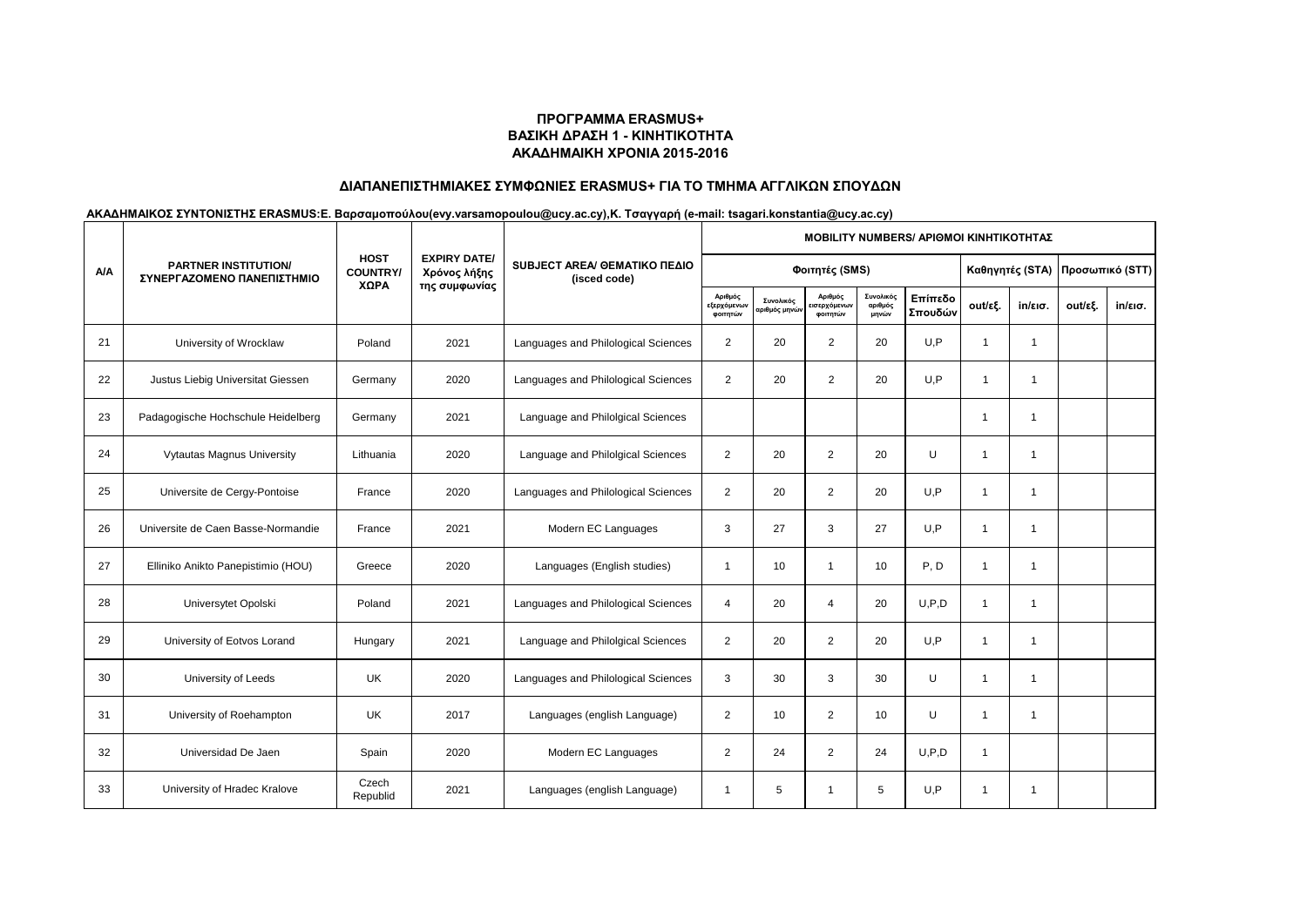# **ΔΙΑΠΑΝΕΠΙΣΤΗΜΙΑΚΕΣ ΣΥΜΦΩΝΙΕΣ ERASMUS+ ΓΙΑ ΤΟ ΤΜΗΜΑ ΑΓΓΛΙΚΩΝ ΣΠΟΥΔΩΝ**

|            | <b>PARTNER INSTITUTION/</b><br>ΣΥΝΕΡΓΑΖΟΜΕΝΟ ΠΑΝΕΠΙΣΤΗΜΙΟ | <b>HOST</b><br><b>COUNTRY</b><br>ΧΩΡΑ | <b>EXPIRY DATE/</b><br>Χρόνος λήξης<br>της συμφωνίας | SUBJECT AREA/ GEMATIKO ΠΕΔΙΟ<br>(isced code)             | MOBILITY NUMBERS/ APIΘΜΟΙ ΚΙΝΗΤΙΚΟΤΗΤΑΣ |                            |                                     |                               |                    |         |                   |                                   |         |  |  |
|------------|-----------------------------------------------------------|---------------------------------------|------------------------------------------------------|----------------------------------------------------------|-----------------------------------------|----------------------------|-------------------------------------|-------------------------------|--------------------|---------|-------------------|-----------------------------------|---------|--|--|
| <b>A/A</b> |                                                           |                                       |                                                      |                                                          | Φοιτητές (SMS)                          |                            |                                     |                               |                    |         |                   | Καθηγητές (STA)   Προσωπικό (STT) |         |  |  |
|            |                                                           |                                       |                                                      |                                                          | Αριθμός<br>εξερχόμενων<br>φοιτητών      | Συνολικός<br>αριθμός μηνών | Αριθμός<br>εισερχόμενων<br>φοιτητών | Συνολικός<br>αριθμός<br>μηνών | Επίπεδο<br>Σπουδών | out/εξ. | $in/\epsilon$ ισ. | out/εξ.                           | in/εισ. |  |  |
| 34         | University Pablo de Olavide                               | Spain                                 | 2020                                                 | Languages and Philological<br>Sciences/Linguistics       |                                         | 30                         | 3                                   | 27                            | U, P               |         |                   |                                   |         |  |  |
| 35         | University of Jyvaskyla                                   | Finland                               | 2020                                                 | Languages and Philological<br>Sciences(English Language) |                                         | 10                         |                                     | 10                            | D                  |         | 2                 |                                   |         |  |  |
| 36         | Otto-Friedrich-Universitat Bamberg                        | Germany                               | 2020                                                 | Languages and Philological Sciences                      |                                         | 20                         |                                     | 20                            | U.P                |         |                   |                                   |         |  |  |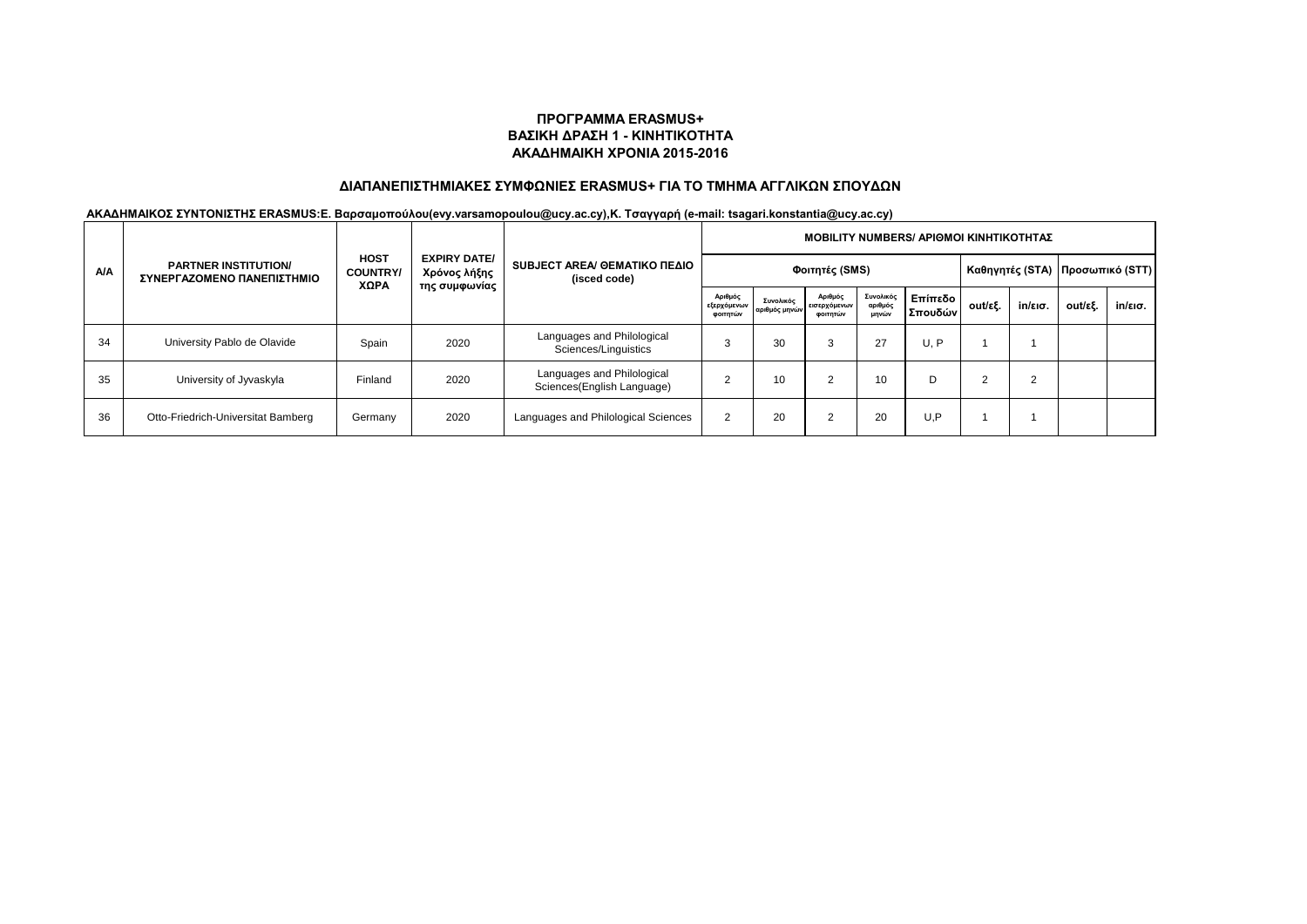# **ΔΙΑΠΑΝΕΠΙΣΤΗΜΙΑΚΕΣ ΣΥΜΦΩΝΙΕΣ ERASMUS+ ΓΙΑ ΤΟ ΤΜΗΜΑ ΑΓΓΛΙΚΩΝ ΣΠΟΥΔΩΝ**

|            | <b>PARTNER INSTITUTION/</b><br>ΣΥΝΕΡΓΑΖΟΜΕΝΟ ΠΑΝΕΠΙΣΤΗΜΙΟ |                               |                                                      | SUBJECT AREA/ GEMATIKO ΠΕΔΙΟ<br>(isced code) | <b>MOBILITY NUMBERS/ APIOMOI KINHTIKOTHTAZ</b> |                           |                                                 |                               |                    |                 |                   |         |                   |  |  |
|------------|-----------------------------------------------------------|-------------------------------|------------------------------------------------------|----------------------------------------------|------------------------------------------------|---------------------------|-------------------------------------------------|-------------------------------|--------------------|-----------------|-------------------|---------|-------------------|--|--|
| <b>A/A</b> |                                                           | <b>HOST</b><br><b>COUNTRY</b> | <b>EXPIRY DATE/</b><br>Χρόνος λήξης<br>της συμφωνίας |                                              |                                                | Φοιτητές (SMS)            |                                                 | Καθηγητές (STA)               |                    | Προσωπικό (STT) |                   |         |                   |  |  |
|            |                                                           | XΩPA                          |                                                      |                                              | Αριθμός<br>εξερχόμενων<br>φοιτητών             | Συνολικός<br>αριθμός μηνώ | Αριθμός<br><mark>ισερχόμενων</mark><br>φοιτητών | Συνολικός<br>αριθμός<br>μηνών | Επίπεδο<br>Σπουδών | out/εξ.         | $in/\epsilon$ ισ. | out/εξ. | $in/\epsilon$ ισ. |  |  |
| 37         | Universite de Liege                                       | Belgium                       | 2021                                                 | Languages                                    | 4                                              | 20                        | $\overline{4}$                                  | 20                            | U.P                | -1              | $\overline{1}$    |         |                   |  |  |
| 38         | University of Malaga                                      | Spain                         | 2020                                                 | Languages and Philological Sciences          | $\overline{2}$                                 | 20                        | 2                                               | 20                            | U                  | $\overline{1}$  | $\overline{1}$    |         |                   |  |  |
| 39         | Universidad de A Coruna                                   | Spain                         | 2021                                                 | Foreign languages                            | 3                                              | 30                        | 3                                               | 30                            | U.P.D              | $\overline{1}$  | 1                 |         |                   |  |  |
| 40         | Kaunas University of Technology                           | Lithuania                     | 2020                                                 | Languages and Philological Sciences          | $\overline{2}$                                 | 10                        | $\overline{2}$                                  | 10                            | U,P                | $\overline{1}$  | $\overline{1}$    |         |                   |  |  |
| 41         | University of lasi                                        | Romania                       | 2021                                                 | Languages (English)                          | 3                                              | 30                        | 3                                               | 30                            | U.P                | -1              | $\overline{1}$    |         |                   |  |  |
| 42         | University of Bogazici                                    | Turkey                        | 2020                                                 | Languages and Philological Sciences          | $\overline{2}$                                 | 10                        | $\overline{2}$                                  | 10                            | U.P.D              | $\overline{1}$  | -1                |         |                   |  |  |
| 43         | University of Cologne                                     | Germany                       | 2021                                                 | Languages and Philological Sciences          |                                                | 9<br>9                    | -1<br>$\overline{1}$                            | 9<br>9                        | U<br>Þ             | -1              | $\overline{1}$    |         |                   |  |  |
| 44         | University of Cagliari                                    | Italy                         | 2020                                                 | Languages and Philological Sciences          | $\overline{2}$                                 | 10                        | 2                                               | 10                            | U.P.D              |                 | -1                |         |                   |  |  |
| 45         | University of Lodz                                        | Poland                        | 2021                                                 | Languages(english Language)                  | $\overline{2}$                                 | 10                        | $\overline{2}$                                  | 10                            | U.P.D              | $\overline{2}$  | $\overline{2}$    |         |                   |  |  |
| 46         | Metropolitan University Prague                            | Czech<br>Republic             | 2021                                                 | Languages (English)                          | $\overline{2}$                                 | 12                        | 2                                               | 12                            | U, P               | -1              | 1                 |         |                   |  |  |
| 47         | <b>Vilniaus Universitetas</b>                             | Lithuania                     | 2021                                                 | Languages (English)                          | $\overline{2}$                                 | 20                        | $\overline{2}$                                  | 20                            | U, P, D            | 1               | $\mathbf{1}$      |         |                   |  |  |
| 48         | University of Malta                                       | Malta                         | 2021                                                 | Languages (English)                          | $\overline{2}$                                 | 10                        | 2                                               | 10                            | U, P, D            | 1               | $\mathbf{1}$      |         |                   |  |  |
| 49         | University of Malta                                       | Malta                         | 2021                                                 | Languages (English)                          | $\overline{2}$                                 | 10                        | $\overline{2}$                                  | 10                            | U, P, D            | 1               | $\overline{1}$    |         |                   |  |  |
| 50         | Aarhus University                                         | Denmark                       | 2021                                                 | Languages (English)                          | $\overline{2}$                                 | 10                        | $\overline{2}$                                  | 10                            | U                  | $\overline{1}$  | $\mathbf{1}$      |         |                   |  |  |
| 51         | National and Kapodistrian University of<br>Athens         | Greece                        | 2021                                                 | Languages (English)                          | $\overline{2}$                                 | 12                        | $\overline{2}$                                  | 12                            | U.P                | 1               | $\mathbf{1}$      |         |                   |  |  |